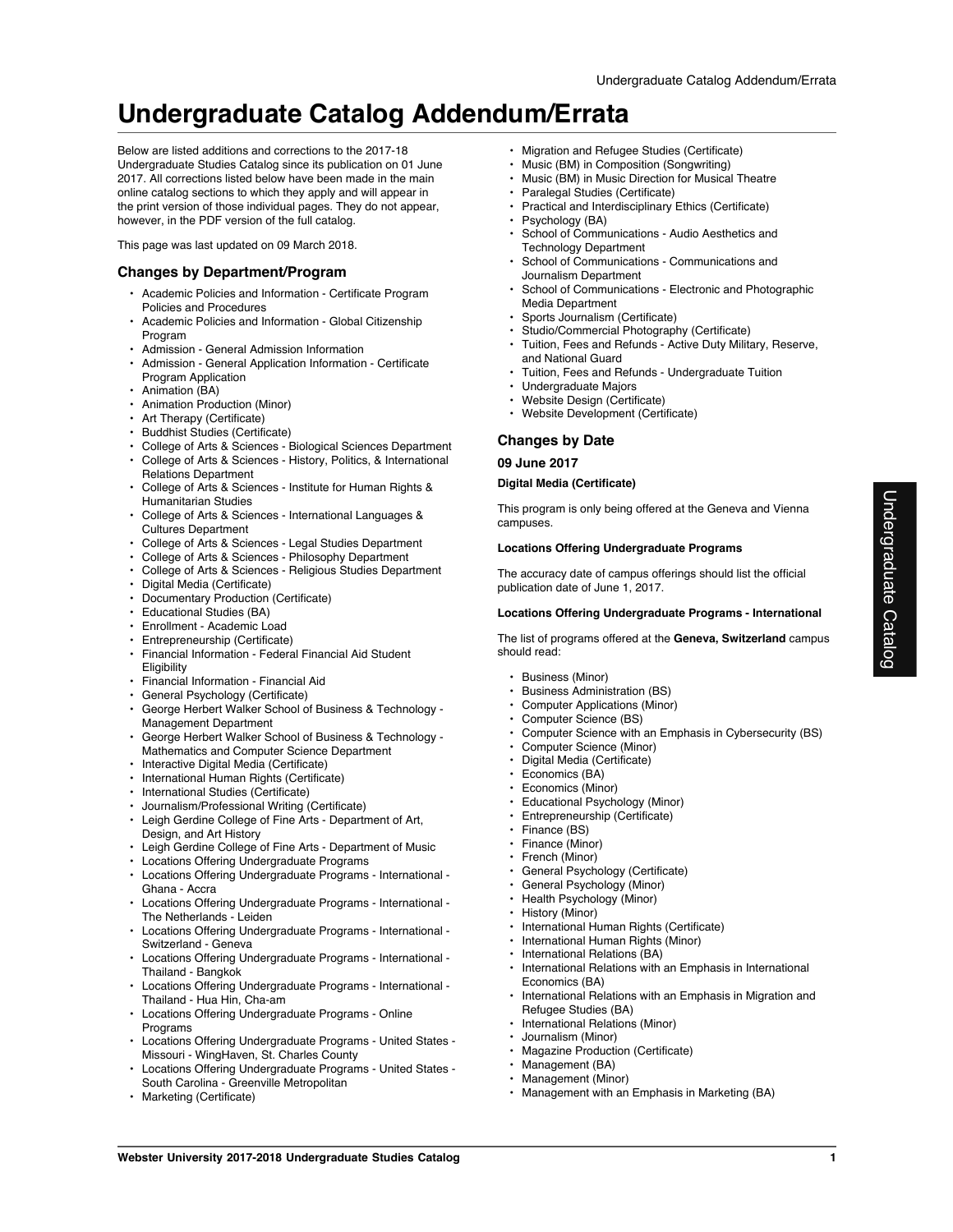- Marketing (Certificate)
- Media Communication (Minor)
- Media Communications (BA)
- Migration and Refugee Studies (Certificate)
- Philosophy (Minor)
- Photography (BA)
- Photography (Minor)
- Photojournalism/Editorial Photography (Certificate)
- Political Science (Minor)
- Psychology (BA)
- Psychology with an Emphasis in Mental Health (BA)
- Psychology (BS)
- Sociology (Minor)
- Website Design (Certificate)
- Website Design (Minor)
- Website Development (Certificate)
- Website Development (Minor)

This list of programs offered at the **Bangkok, Thailand** campus should read:

- Accounting (BS)
- Computer Science (BS)
- Management with an Emphasis in International Business (BA)

This list of programs offered at the **Hua Hin/Cha-am, Thailand** campus should read:

- Advertising and Marketing Communications (Minor)
- Buddhist Studies (Certificate)
- Business (Minor)
- Business Administration (BS)
- Economics (Minor)
- General Psychology (Minor)
- Interactive Digital Media (Minor)
- International Relations (BA)
- International Relations (Minor)
- Management (BA)
- Management (Minor)
- Management with an Emphasis in Human Resources Management (BA)
- Management with an Emphasis in Marketing (BA)
- Media Communications (BA)
- Media Communications (Minor)
- Psychology (BA)

## **Studio/Commercial Photography (Certificate)**

This program is only offered at the St. Louis campus.

### **23 June 2017**

#### **Locations Offering Undergraduate Programs - International**

The list of programs offered at the **Accra, Ghana** campus should read:

- Computer Science (BS)
- International Relations (BA)
- Management (BA)
- Media Communications (BA)
- Psychology (BA)

The list of programs offered at the **Leiden, Netherlands** campus should read:

- Business Administration (BS)
- International Relations (BA)
- Management (BA)
- Management with an Emphasis in International Business (BA)
- Management with an Emphasis in Marketing (BA)
- Media Communications (BA)
- Psychology (BA)
- Psychology (BS)

# **14 July 2017**

### **Interactive Digital Media (Certificate)**

This program is only being offered at the St. Louis and Gateway campuses.

### **Locations Offering Undergraduate Programs - International**

The list of programs offered at the **Leiden, Netherlands** campus should read:

- Business Administration (BS)
- International Human Rights (Certificate)
- International Relations (BA)
- Management (BA)
- Management with an Emphasis in International Business (BA)
- Management with an Emphasis in Marketing (BA)
- Media Communications (BA)
- Psychology (BA)
- Psychology (BS)

# **24 July 2017**

# **George Herbert Walker School of Business & Technology**

#### The majors and degrees offered by the **Mathematics and Computer Science Department** should read:

- Computer Science (BS)
- Computer Science (BS) with an emphasis in Information **Technology**
- Computer Science (BS) with an emphasis in Cybersecurity
- Data Analytics (BS)
- Information Management (BS)
- Information Systems (BS)
- Mathematics (BA)
- Mathematics (BS)
- Mobile Computing (BS)

### **28 July 2017**

#### **Locations Offering Undergraduate Programs - United States**

The list of programs offered at the **Greenville Metropolitan, South Carolina** campus should read:

- Management (BA)
- Psychology (BA)

### **15 August 2017**

#### **Animation (BA)**

Under **Required Courses**, students must select a minimum of **12** credit hours from the list of course options.

#### **Animation Production (Minor)**

Under **Required Courses**, the correct prefix for Writing Screenplays for Film is **SCPT** 3500.

### **18 August 2017**

**College of Arts & Sciences - Biological Sciences Department**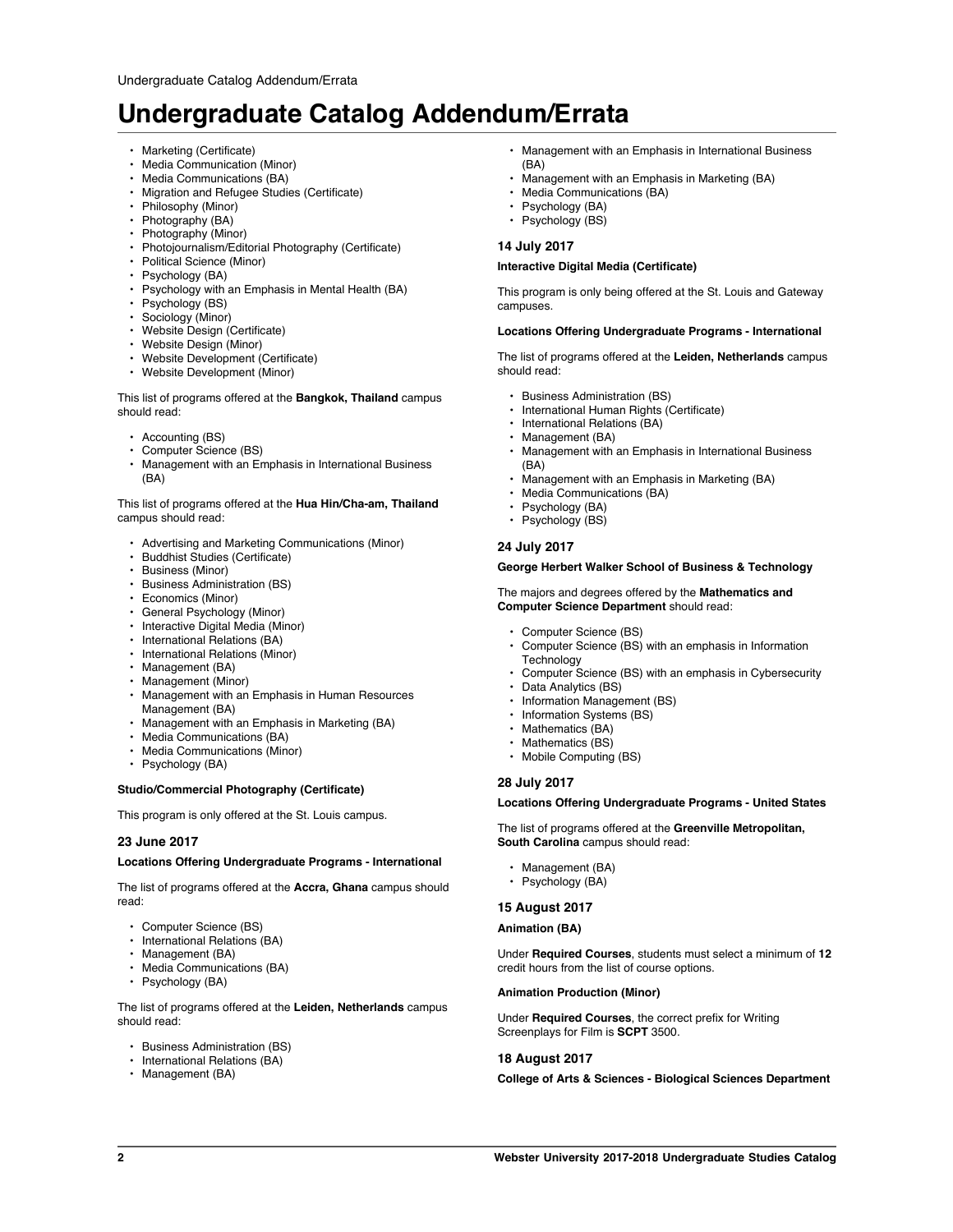Under **Department Mission**, the second paragraph should read:

The degrees offered in the biological sciences are designed to prepare students for rewarding careers as scientists, educators, professionals, and global citizens. The department currently offers five baccalaureate programs (a BA in biology and a BS in biological sciences, each with associated emphases, a BS in chemistry, a BS in computational biology and a BS in exercise science) and three minor programs (biology, chemistry, and general science). We also offer individual courses satisfying the requirements for general education and special interest courses in environmental studies, education, and health science.

### **Special Requirements** should read:

Science courses taken more than 10 years ago may not count as the prerequisite for certain advanced courses.

Transfer students must complete a minimum of 18 credit hours at Webster University within the Biological Sciences Department. This must include Research Methods (BIOL 4400 or CHEM 4400) and Senior Thesis (BIOL 4420, BIOL 4430, BIOL 4440 or CHEM 4430) for the appropriate majors. Transfer courses taken prior to enrollment at Webster University may be used to substitute for required courses if accepted by the chair.

No more than 6 credit hours of independent study courses may count toward the required biology hours. Coursework completed with a grade of "D" may not be counted toward the fulfillment of departmental requirements.

### **25 August 2017**

### **Academic Policies and Information - Global Citizenship Program**

#### The **Global Citizenship Program** section should read:

Webster University requires all baccalaureate students to complete the Global Citizenship Program, Webster's distinctive general education program. In 2011, the faculty of Webster University approved the Global Citizenship Program to replace the previous General Education Program. The mission of the Global Citizenship Program is to ensure that every undergraduate student emerges from Webster University with the core competencies required for responsible global citizenship in the 21st century.

### **Global Citizenship Program Learning Outcomes**

Students who successfully complete the program will be able to:

- Demonstrate knowledge of human cultures and the sources of meaning (Roots of Cultures).
- Demonstrate knowledge of human cultures and how people and their cultures and institutions work (Social Systems and Human Behavior).
- Demonstrate knowledge of the physical and natural world (Physical and Natural World).
- Demonstrate knowledge of cultures foreign to them, international languages or the forces that draw people of the world together and forces that push them apart (Global Understanding).
- Demonstrate knowledge of human artistic expression (Arts Appreciation).
- Demonstrate an understanding of and create arguments supported by quantitative evidence and clearly communicate those arguments in a variety of formats (Quantitative Literacy).
- Recognize when there is a need for information and identify, locate, evaluate and responsibly use and share information relevant for the problem at hand.
- Explore ideas, issues, images and events comprehensively by analyzing and evaluating assumptions and arguments, constructing well-supported arguments and developing innovative plans or ideas to solve problems.
- Assess their own ethical values and, in the social context of problems, apply and evaluate ethical perspectives and concepts.
- Demonstrate understanding of the complexity of elements important to members of another culture in relation to history, values, politics, communication styles, economy or beliefs and practices.
- Communicate ideas, opinions and information effectively by preparing and delivering purposeful oral presentations designed to increase knowledge, to foster understanding or to promote change in listeners' attitudes.
- Use language effectively to communicate in a variety of written genres.
- Demonstrate -- through effective use of genre, context and syntax -- understanding of the purpose of their writing and appropriate approach to a particular audience.
- Make connections between academic learning and life experiences across disciplines and perspectives.
- Apply knowledge, skills and responsibilities to new settings and complex problems.
- Demonstrate the ability to work constructively as part of a team by contributing directly, facilitating others' contributions, fostering a constructive climate and responding well to conflict.

#### **Global Citizenship Program Requirements**

The Global Citizenship Program (GCP) applies to all new students, both those seeking BA or BS degrees, as well as students seeking professional degrees such as BFA, BM, BMEd and BSN.

Students satisfy the GCP requirements by completing at least 3 credit hours of relevant coursework from each category identified in the course requirements section below with a grade of C- or better. Two categories within the GCP require 6 credit hours each. The professional degrees (BFA, BM, BMEd and BSN) and a limited number of specialized BA and BS degrees receive accommodations for their high number of required credits and specialized natures. The specific GCP requirements for degree programs with accommodations are listed alongside the requirements for the individual majors in this catalog.

No courses used to fulfill the course requirements of a student's first major may be used to satisfy GCP course requirements. Courses in a second major or in a minor or certificate program may be used to satisfy GCP requirements.

#### **I. General Education Requirements**

#### **A. Course Requirements (24 credit hours distributed as indicated below):**

- 6 credit hours from courses with two different prefixes designated 'Roots of Cultures.'
- 6 credit hours from courses with two different prefixes designated 'Social Systems and Human Behavior.'
- 3 credit hours from courses designated 'Physical and Natural World.'
- 3 credit hours from courses designated 'Global Understanding.'
- 3 credit hours from courses designated 'Arts Appreciation'
- 3 hours from courses designated for 'Quantitative Literacy.'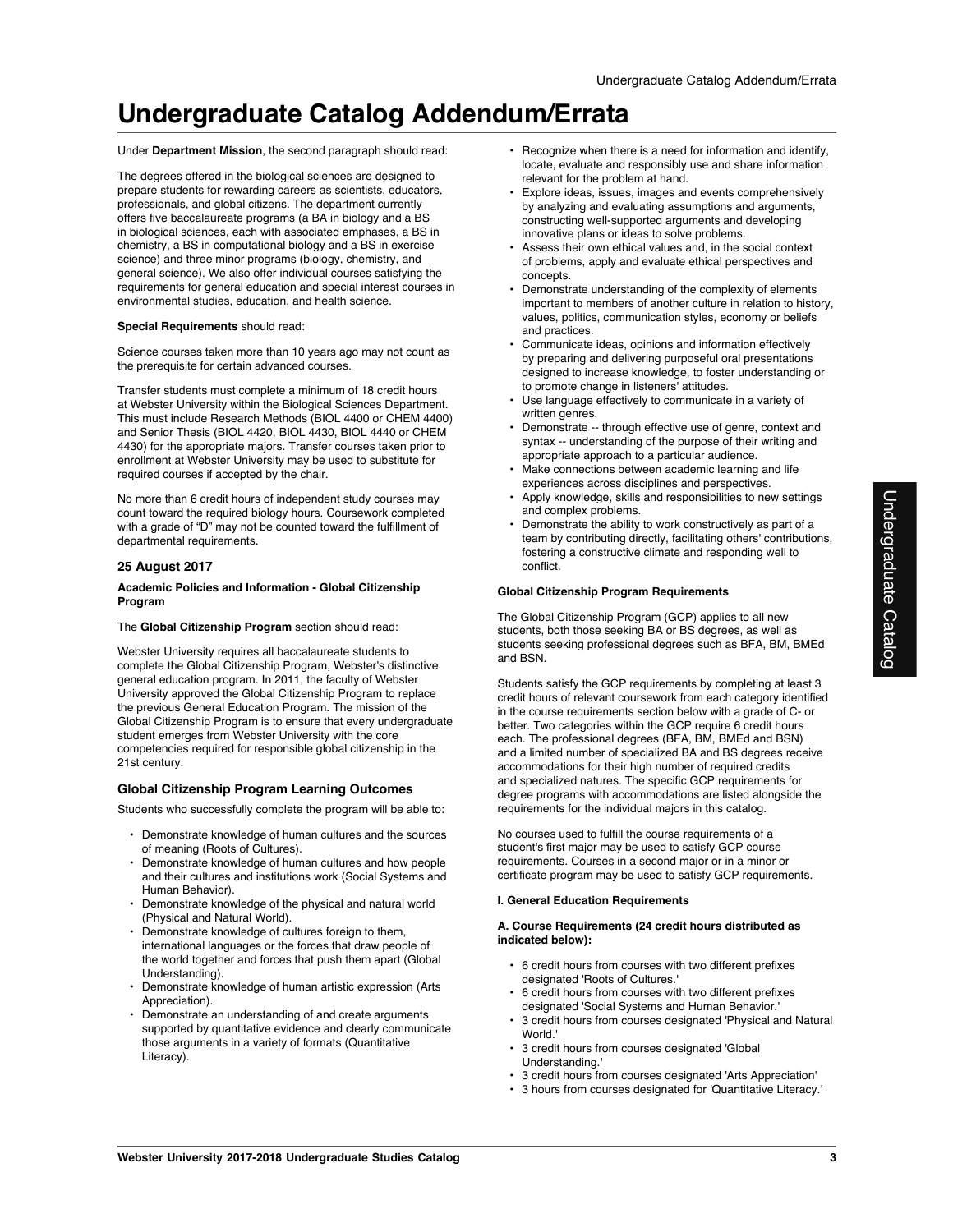# **B. Skills Requirements**

- 1. All students must complete three credit hours in courses coded for each of the following skills:
	- Written Communication
	- Oral Communication
	- Critical Thinking
	- Intercultural Competence
	- Ethical Reasoning
- 2. Students will usually complete the Skills Requirement with courses in the GCP Course Requirements but may also complete it with appropriately coded courses within their major, or within other coded courses not part of the GCP.

# **II. Undergraduate Degree Requirements**

## **6 credit hours as indicated below:**

# **FRSH 1200 First Year Seminar**

Requirement for students entering as new full-time degreeseeking freshmen (who have not previously matriculated at another post-secondary institution or who have fewer than 16 credit hours of college credit). FRSH 1200 is only open to newly matriculated students. All other students, if required to satisfy GCP requirements, must complete an approved substitute course.

For students who transfer to Webster University, three hours of the students' choice from all designated courses intended to help students improve their abilities to integrate, transfer, make connections among and apply knowledge will substitute for the FRSH 1200 credit hours in the GCP requirements. (3 credit hours)

# **KEYS 4000 and above GCP Keystone Seminar**

Requirement for all students. This course engages students in developing and using intellectual and practical skills to demonstrate their understanding of responsible global citizenship, through collaborative participation in meaningful, real-world projects and problem-solving experiences.

Students practice skills for lifelong learning and integrative learning through analysis, synthesis, integration and application (transfer) of prior learning (formal academic concepts as well as personal life experiences) to address complex problems, locally or globally. (3 credit hours)

### *Total Required GCP Credit Hours: 30*

### **III. Definitions**

# **Knowledge Areas:**

- **Roots of Cultures** courses develop knowledge of human cultures and the sources of meaning, focused by engagement with 'big questions,' whether contemporary or enduring.
- **Social Systems and Human Behavior** courses develop knowledge of human cultures and how people and their cultures and institutions work, focused by engagement with 'big questions,' whether contemporary or enduring.
- **Physical and Natural World** courses develop knowledge of the physical and natural world, focused by engagement with 'big questions,' whether contemporary or enduring.
- **Global Understanding** courses develop understanding of cultures foreign to them, or international languages or forces that draw people of the world together and forces that push them anart.
- Arts Appreciation courses develop knowledge of human artistic expression gained through analysis, reflection or practical experience.
- **Quantitative Literacy** is a "habit of mind," competency and comfort in working with numerical data.

# **Skills Areas:**

- **Critical Thinking** is a habit of mind characterized by the comprehensive exploration of issues, ideas, artifacts and events before accepting or formulating an opinion or conclusion.
- **Ethical Reasoning** is reasoning about right and wrong human conduct. It requires students to be able to assess their own ethical values and the social context of problems, recognize ethical issues in a variety of settings, think about how different ethical perspectives might be applied to ethical dilemmas and consider the ramifications of alternative actions.
- **Intercultural Competence** is a set of cognitive, affective and behavioral skills and characteristics that support effective and appropriate interaction in a variety of cultural contexts.
- **Oral Communication** is a prepared and purposeful presentation designed to increase knowledge, to foster understanding and/or to promote change in the listeners' attitudes, values, beliefs or behaviors.
- **Written Communication** is the development and expression of ideas in writing. Written communication involves learning to work in many genres and styles. It can involve working with many different writing technologies and mixing texts, data and images. Written communication abilities develop through iterative experiences across the curriculum.

### **Seminars:**

### • **FRSH 1200 First Year Seminars**

Emphasize exploration and discovery through a range of topics, teach students to think critically in a community of learners and set a standard for academic excellence that continues throughout the academic career of every student. FRSH 1200 is a requirement for students entering as new full-time degree seeking freshmen (who have not previously matriculated at another post-secondary institution or who have fewer than 16 credit hours of college credit). All other students, if required to satisfy GCP requirements, must complete an approved substitute course.

• **KEYS 4001-4023 Global Keystone Seminar** This course engages students in developing and using intellectual and practical skills to demonstrate their understanding of responsible global citizenship, through collaborative participation in meaningful, real-world projects and problem-solving experiences. Students practice skills for lifelong learning and integrative learning through analysis, synthesis, integration and application (transfer) of prior learning (formal academic concepts as well as personal life experiences) to address complex problems, locally or globally.

An approved list of courses addressing each of the categories is available through academic advisors and can be reviewed online under GCP Advising and Assessment Resources. Students have the responsibility to select their general education coursework, with the guidance of their academic advisor, within these guidelines.

### **General Psychology (Certificate)**

**Special Requirements** for the General Psychology certificate should read:

In addition to the general University requirements for a certificate:

• The general psychology certificate cannot be earned by students currently majoring in psychology (BA, BA with an emphasis in mental health, BS).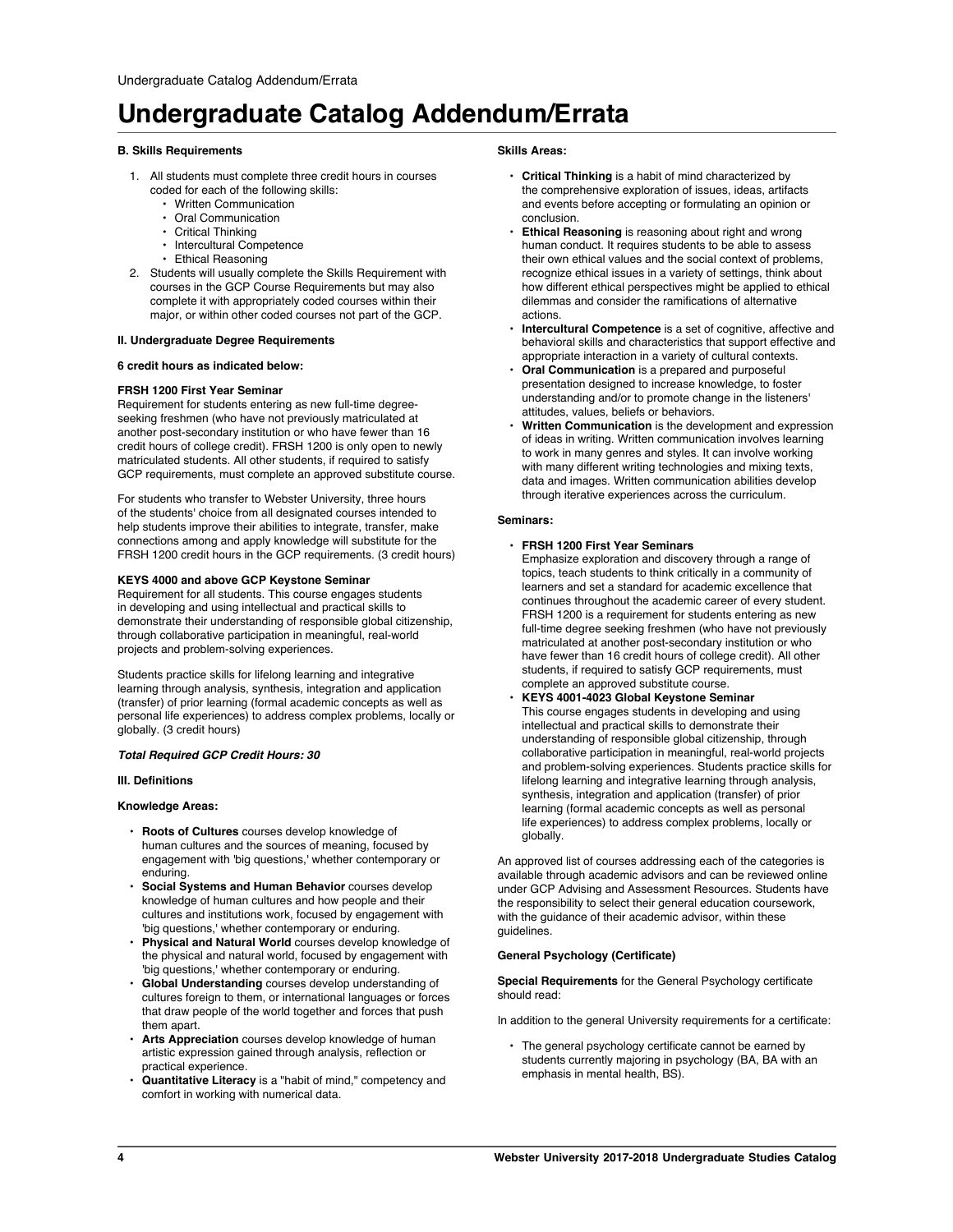• Students who transfer any required course for the certificate (e.g., PSYC 2300) must take an additional 3 credit hour PSYC elective at Webster University. A maximum of two substitutions are permitted.

# **30 August 2017**

#### **Enrollment - Academic Load**

The final paragraph of the **Academic Load** section should read:

All student athletes have academic requirements they must meet in order to be eligible for competition at Webster University. For specific requirements, refer to the Student-Athlete Handbook.

### **08 September 2017**

#### **Digital Media (Certificate)**

This program is only being offered at the Geneva campus.

#### **29 September 2017**

#### **Music (BM) in Composition (Songwriting)**

To accurately reflect degree type and major, the program title should read Music (BM) in

Composition (Songwriting).

#### **Music (BM) in Music Direction for Musical Theatre**

To accurately reflect degree type and major, the program title should read Music (BM) in

Music Direction for Musical Theatre.

#### **Undergraduate Majors**

To accurately reflect degree type and major, the undergraduate BM and BMEd majors in music should read as follows:

- Music (BM) in Composition
- Music (BM) in Composition (Songwriting)
- Music (BM) in Instrumental Performance
- Music (BM) in Jazz Studies-Performance
- Music (BM) in Jazz Studies-Technology
- Music (BM) in Music Direction for Musical Theatre
- Music (BM) in Piano Performance
- Music (BM) in Vocal Performance
- Music Education with an Emphasis in Choral Music (BMEd)
- Music Education with an Emphasis in Instrumental Music (BMEd)

# **13 October 2017**

# **Art Therapy (Certificate)**

The certificate in **Art Therapy** should include information regarding the program's Gainful Employment Disclosure, which should read as follows:

The U.S. Department of Education defines Gainful Employment program criteria and data requirements. View this program's Gainful Employment Disclosures at http://www.webster.edu/ consumers/gainful-employment/undergraduate/art-therapy/ gedt.html to see important information about the education debt, earnings and completion rates of students who attended this program.

#### **Buddhist Studies (Certificate)**

The certificate in **Buddhist Studies** should include information regarding the program's Gainful Employment Disclosure, which should read as follows:

The U.S. Department of Education defines Gainful Employment program criteria and data requirements. View this program's Gainful Employment Disclosures at http://www.webster.edu/ consumers/gainful-employment/undergraduate/buddhist-studies/ gedt.html to see important information about the education debt, earnings and completion rates of students who attended this program.

#### **Documentary Production (Certificate)**

The certificate in **Documentary Production** should include information regarding the program's Gainful Employment Disclosure, which should read as follows:

The U.S. Department of Education defines Gainful Employment program criteria and data requirements. View this program's Gainful Employment Disclosures at http://www.webster.edu/ consumers/gainful-employment/undergraduate/documentaryproduction/gedt.html to see important information about the education debt, earnings and completion rates of students who attended this program.

#### **Entrepreneurship (Certificate)**

The certificate in **Entrepreneurship** should include information regarding the program's Gainful Employment Disclosure, which should read as follows:

The U.S. Department of Education defines Gainful Employment program criteria and data requirements. View this program's Gainful Employment Disclosures at http://www.webster.edu/ consumers/gainful-employment/undergraduate/entrepreneurship/ gedt.html to see important information about the education debt, earnings and completion rates of students who attended this program.

#### **Interactive Digital Media (Certificate)**

The certificate in **Interactive Digital Media** should include information regarding the program's Gainful Employment Disclosure, which should read as follows:

The U.S. Department of Education defines Gainful Employment program criteria and data requirements. View this program's Gainful Employment Disclosures at http://www.webster.edu/ consumers/gainful-employment/undergraduate/interactive-digitalmedia/gedt.html to see important information about the education debt, earnings and completion rates of students who attended this program.

#### **International Human Rights (Certificate)**

The certificate in **International Human Rights** should include information regarding the program's Gainful Employment Disclosure, which should read as follows:

The U.S. Department of Education defines Gainful Employment program criteria and data requirements. View this program's Gainful Employment Disclosures at http://www.webster.edu/ consumers/gainful-employment/undergraduate/internationalhuman-rights/gedt.html to see important information about the education debt, earnings and completion rates of students who attended this program.

#### **International Studies (Certificate)**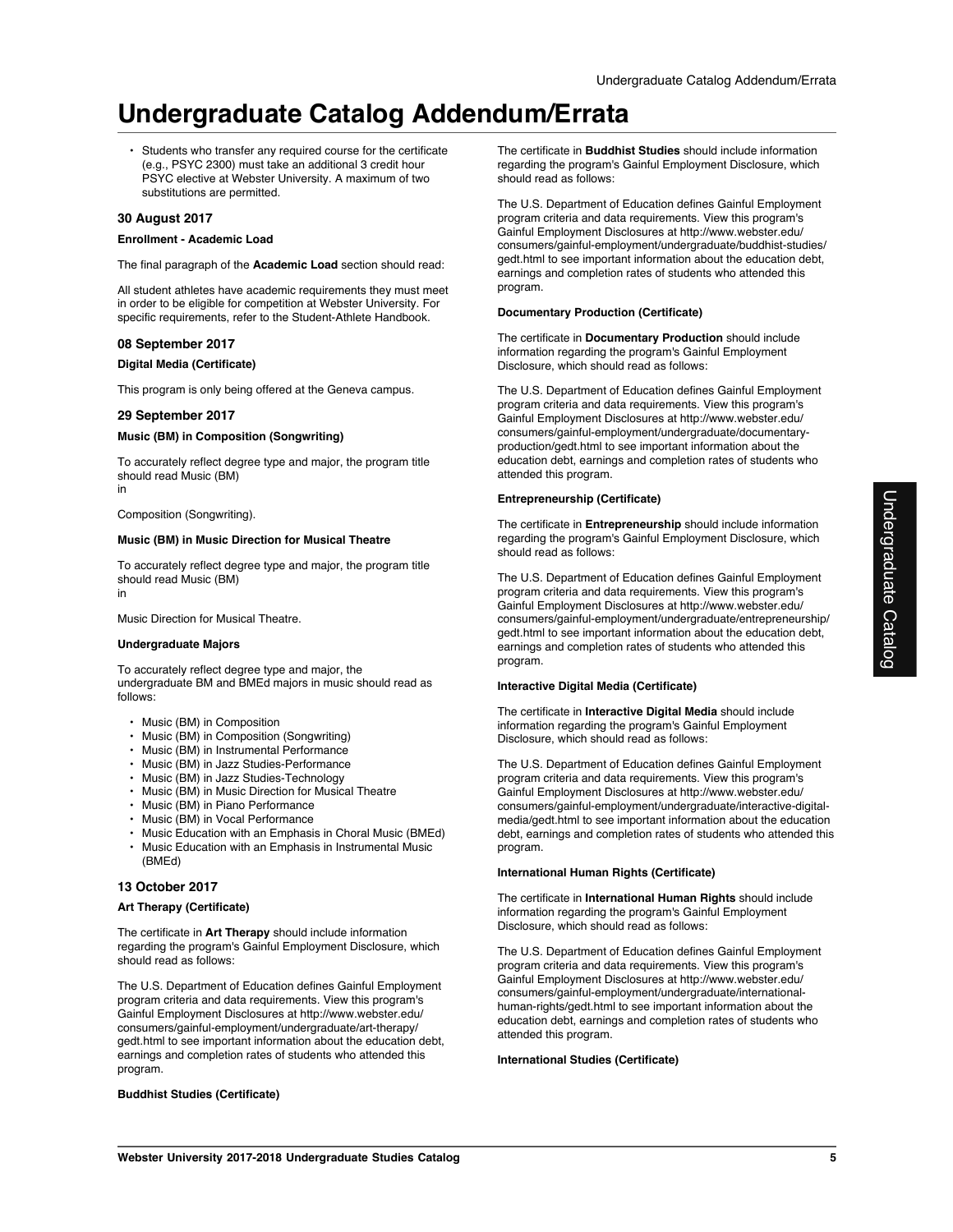The certificate in **International Studies** should include information regarding the program's Gainful Employment Disclosure, which should read as follows:

The U.S. Department of Education defines Gainful Employment program criteria and data requirements. View this program's Gainful Employment Disclosures at http://www.webster.edu/ consumers/gainful-employment/undergraduate/internationalstudies/gedt.html to see important information about the education debt, earnings and completion rates of students who attended this program.

#### **Journalism/Professional Writing (Certificate)**

The certificate in **Journalism/Professional Writing** should include information regarding the program's Gainful Employment Disclosure, which should read as follows:

The U.S. Department of Education defines Gainful Employment program criteria and data requirements. View this program's Gainful Employment Disclosures at http://www.webster.edu/ consumers/gainful-employment/undergraduate/journalismprofessional-writing/gedt.html to see important information about the education debt, earnings and completion rates of students who attended this program.

#### **Marketing (Certificate)**

The certificate in **Marketing** should include information regarding the program's Gainful Employment Disclosure, which should read as follows:

The U.S. Department of Education defines Gainful Employment program criteria and data requirements. View this program's Gainful Employment Disclosures at http://www.webster.edu/ consumers/gainful-employment/undergraduate/marketing/ gedt.html to see important information about the education debt, earnings and completion rates of students who attended this program.

#### **Migration and Refugee Studies (Certificate)**

The certificate in **Migration and Refugee Studies** should include information regarding the program's Gainful Employment Disclosure, which should read as follows:

The U.S. Department of Education defines Gainful Employment program criteria and data requirements. View this program's Gainful Employment Disclosures at http://www.webster.edu/ consumers/gainful-employment/undergraduate/migration-andrefugee-studies/gedt.html to see important information about the education debt, earnings and completion rates of students who attended this program.

#### **Paralegal Studies (Certificate)**

The certificate in **Paralegal Studies** should include information regarding the program's Gainful Employment Disclosure, which should read as follows:

The U.S. Department of Education defines Gainful Employment program criteria and data requirements. View this program's Gainful Employment Disclosures at http://www.webster.edu/ consumers/gainful-employment/undergraduate/paralegal-studies/ gedt.html to see important information about the education debt, earnings and completion rates of students who attended this program.

**Practical and Interdisciplinary Ethics (Certificate)**

The certificate in **Practical and Interdisciplinary Ethics** should include information regarding the program's Gainful Employment Disclosure, which should read as follows:

The U.S. Department of Education defines Gainful Employment program criteria and data requirements. View this program's Gainful Employment Disclosures at http://www.webster.edu/ consumers/gainful-employment/undergraduate/practical-andinterdisciplinary-ethics/gedt.html to see important information about the education debt, earnings and completion rates of students who attended this program.

### **Sports Journalism (Certificate)**

The certificate in **Sports Journalism** should include information regarding the program's Gainful Employment Disclosure, which should read as follows:

The U.S. Department of Education defines Gainful Employment program criteria and data requirements. View this program's Gainful Employment Disclosures at http://www.webster.edu/ consumers/gainful-employment/undergraduate/sports-journalism/ gedt.html to see important information about the education debt, earnings and completion rates of students who attended this program.

#### **Website Design (Certificate)**

The certificate in **Website Design** should include information regarding the program's Gainful Employment Disclosure, which should read as follows:

The U.S. Department of Education defines Gainful Employment program criteria and data requirements. View this program's Gainful Employment Disclosures at http://www.webster.edu/ consumers/gainful-employment/undergraduate/sports-journalism/ gedt.html to see important information about the education debt, earnings and completion rates of students who attended this program.

### **Website Development (Certificate)**

The certificate in **Website Development** should include information regarding the program's Gainful Employment Disclosure, which should read as follows:

The U.S. Department of Education defines Gainful Employment program criteria and data requirements. View this program's Gainful Employment Disclosures at http://www.webster.edu/ consumers/gainful-employment/undergraduate/websitedevelopment/gedt.html to see important information about the education debt, earnings and completion rates of students who attended this program.

**Academic Policies and Information - Certificate Program Policies and Procedures Admission - General Admission Information Admission - General Application Information - Certificate Program Application Financial Information - Federal Financial Aid Student Eligibility Financial Information - Financial Aid Tuition, Fees and Refunds - Active Duty Military, Reserve, and National Guard Tuition, Fees and Refunds - Undergraduate Tuition**

Each of the sections listed above should include information regarding Gainful Employment Disclosures, which should read as follows: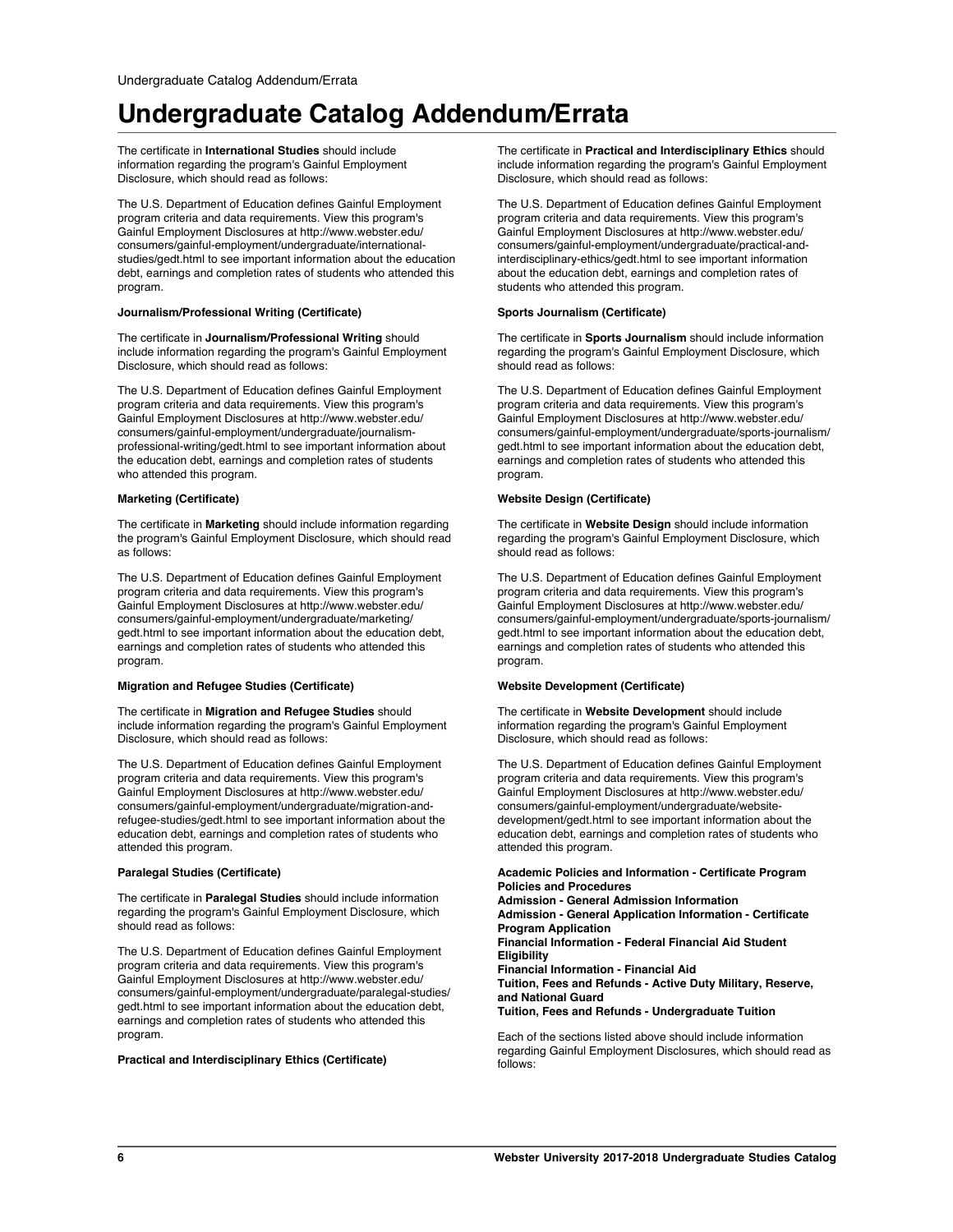The U.S. Department of Education defines Gainful Employment program criteria and data requirements. View Webster University's Gainful Employment Disclosures at http://www.webster.edu/ consumers/gainful-employment.html to see important information about the education debt, earnings and completion rates of students who attended our programs.

#### **Locations Offering Undergraduate Programs**

**Locations Offering Undergraduate Programs** should include information regarding Gainful Employment Disclosures for applicable certificate programs, which should read as follows:

\*\*Undergraduate programs marked with this symbol are considered Gainful Employment programs. The U.S. Department of Education defines Gainful Employment program criteria and data requirements. View Webster University's Gainful Employment Disclosures at http://www.webster.edu/consumers/ gainful-employment.html to see important information about the education debt, earnings and completion rates of students who attended our programs.

The symbol indicating Gainful Employment programs was added to the following certificate programs at the following locations:

#### **International - The Netherlands - Leiden**

• International Human Rights

#### **International - Switzerland - Geneva**

- Entrepreneurship
- International Human Rights
- Marketing
- Migration and Refugee Studies
- Website Design
- Website Development

#### **International - Thailand - Hua Hin, Cha-am**

• Buddhist Studies

#### **Online Programs**

- Website Design
- Website Development

#### **United States - Missouri - Gateway Campus**

- Entrepreneurship
- Interactive Digital Media
- Paralegal Studies

#### **College of Arts & Sciences**

Applicable departments within the **College of Arts & Sciences** should include information regarding Gainful Employment programs, which should read as follows:

\*Undergraduate programs marked with this symbol are considered Gainful Employment programs. The U.S. Department of Education defines Gainful Employment program criteria and data requirements. View Webster University's Gainful Employment Disclosures at http://www.webster.edu/consumers/ gainful-employment.html to see important information about the education debt, earnings and completion rates of students who attended our programs.

The symbol indicating Gainful Employment programs was added to the following certificate programs under the following departments:

#### **History, Politics, & International Relations Department**

- Migration and Refugee Studies
- **Institute for Human Rights & Humanitarian Studies**
	- International Human Rights

# **International Languages & Cultures Department**

• International Studies

#### **Legal Studies Department**

• Paralegal Studies

### **Philosophy Department**

• Practical and Interdisciplinary Ethics

#### **Religious Studies Department**

• Buddhist Studies

# **George Herbert Walker School of Business & Technology**

Applicable departments within the **George Herbert Walker School of Business & Technology** should include information regarding Gainful Employment programs, which should read as follows:

\*Undergraduate programs marked with this symbol are considered Gainful Employment programs. The U.S. Department of Education defines Gainful Employment program criteria and data requirements. View Webster University's Gainful Employment Disclosures at http://www.webster.edu/consumers/ gainful-employment.html to see important information about the education debt, earnings and completion rates of students who attended our programs.

The symbol indicating Gainful Employment programs was added to the following certificate programs under the following departments:

#### **Management Department**

- Entrepreneurship
- Marketing

#### **Mathematics and Computer Science Department**

- Website Design
- Website Development

#### **Leigh Gerdine College of Fine Arts**

Applicable departments within the **Leigh Gerdine College of Fine Arts** should include information regarding Gainful Employment programs, which should read as follows:

\*Undergraduate programs marked with this symbol are considered Gainful Employment programs. The U.S. Department of Education defines Gainful Employment program criteria and data requirements. View Webster University's Gainful Employment Disclosures at http://www.webster.edu/consumers/ gainful-employment.html to see important information about the education debt, earnings and completion rates of students who attended our programs.

The symbol indicating Gainful Employment programs was added to the following certificate programs under the following departments: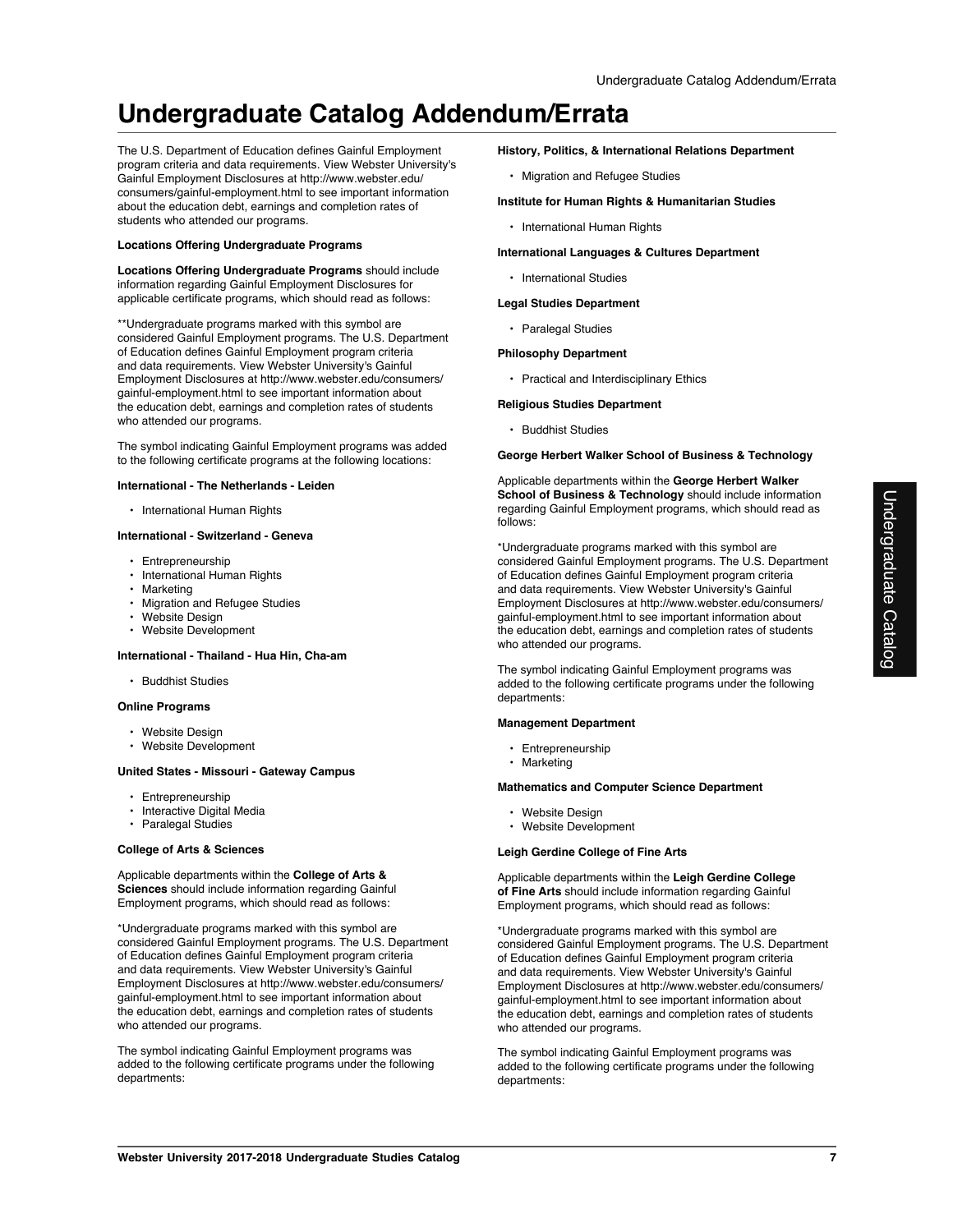# **Department of Art, Design, and Art History**

- Art Therapy
- Entrepreneurship (Graphic Design track) (In cooperation with the Walker School of Business & Technology)

#### **Department of Music**

• Entrepreneurship for Music majors (In cooperation with the Walker School of Business & Technology)

#### **School of Communications**

Applicable departments within the **School of Communications** should include information regarding Gainful Employment programs, which should read as follows:

\*Undergraduate programs marked with this symbol are considered Gainful Employment programs. The U.S. Department of Education defines Gainful Employment program criteria and data requirements. View Webster University's Gainful Employment Disclosures at http://www.webster.edu/consumers/ gainful-employment.html to see important information about the education debt, earnings and completion rates of students who attended our programs.

The symbol indicating Gainful Employment programs was added to the following certificate programs under the following departments:

#### **Audio Aesthetics and Technology Department**

• Entrepreneurship (Audio Majors track) (In cooperation with the Walker School of Business & Technology)

#### **Communications and Journalism Department**

- Journalism/Professional Writing
- Sports Journalism

#### **Electronic and Photographic Media Department**

- Documentary Production
- Entrepreneurship (Animation, Photography, or Video Production track)
- (In cooperation with the Walker School of Business & Technology)
- Interactive Digital Media

Location notes on the programs within the **Electronic and Photographic Media Department** should read as follows:

#### **Majors and Degrees**

- Animation (BA)
- Film, TV and Video Production (BA)
- Film Studies (BA)
- Games and Game Design (BA)
- Interactive Digital Media (BA)
- Motion Media Production (BA) (Vienna only)
- Photography (BA)

#### **Minors**

- Animation Production
- Film, TV and Video Production
- Film Studies
- Interactive Digital Media

• Photography

# **Certificates**

- Animation Production
- Digital Media Design and Production
- (Geneva only)
- Documentary Production\*
- Entrepreneurship (Animation, Photography, or Video Production track)\*
	- (In cooperation with the Walker School of Business & Technology)
- Interactive Digital Media\*
- Game Design
- Photojournalism/Editorial Photography (Geneva and St. Louis only)
- Studio/Commercial Photography

### **03 November 2017**

### **Educational Studies (BA)**

The second statement on the degree plan should read:

This degree does not lead to K-12 teacher certification.

#### The **Program Description** section should read:

The educational studies major focuses on both the art and science of instruction across a broad range of contexts. The influence of philosophy, sociology and psychology are examined to understand their impact on community engagement in today's world. This degree does not lead to K-12 teacher certification but focuses on a scholarly examination of learning and informal learning environments in classrooms, as well as informal educational settings within the larger community. This major is also appropriate for individuals interested in pursuing as emphasis in sustainability studies, international human rights, entrepreneurship, or leadership.

### **01 December 2017**

#### **Psychology (BA)**

The following required course for the bachelor of arts in **Psychology** should read as follows:

• PSYC 3025 Psychology and Ethics (2 hours)

#### **02 March 2018**

#### **Locations Offering Undergraduate Programs - International**

The list of programs offered at the **Geneva, Switzerland** campus should read:

- Business (Minor)
- Business Administration (BS)
- Computer Applications (Minor)
- Computer Science (BS)
- Computer Science with an Emphasis in Cybersecurity (BS)
- Computer Science (Minor)
- Digital Media (Certificate)
- Economics (BA)
- Economics (Minor)
- Educational Psychology (Minor)
- Entrepreneurship (Certificate)\*\*
- Finance (BS)
- Finance (Minor)
- French (Minor)
- General Psychology (Certificate)
- General Psychology (Minor)